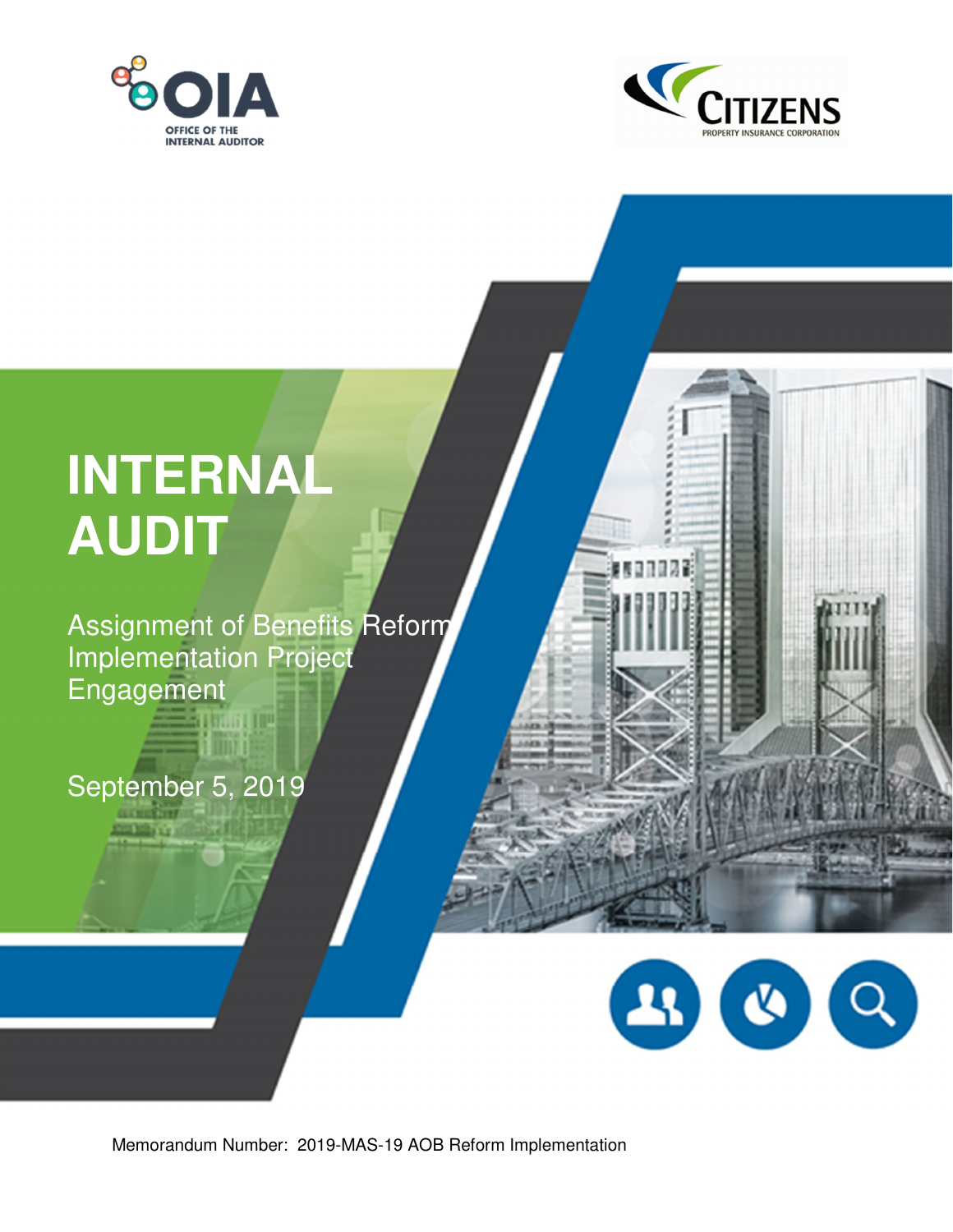

# **Background**

On April 24, 2019, the Florida Senate passed HB7065 addressing AOB Reform. The Governor subsequently signed the bill on May 23, 2019, with the law becoming effective July 1, 2019. The measure bolsters consumer protections by tightening policy language requirements for the execution, validity and effect of assignment of benefits agreements. The law also creates a formula to determine the award of attorney fees in cases between insurers and third parties in assignment of benefits litigation. The law is expected to curtail an exponential growth in AOB litigation and abuse that has contributed to rising insurance costs for Floridians.

In support of Citizens' strategic goal to ensure a strong financial operating environment, a cross-functional team ("AOB Reform Project Team") and formal program management approach was created to ensure compliance with HB7065 through modifying product forms, rates, process and systems, and data collection and eventual reporting via several individual and interrelated initiatives and activities.

# **Objectives and Scope**

Internal Audit (IA) provided advisory services in support of the project through consultative advice related to controls of impacted business areas and project management upon request, as well as confirm the effective and timely escalation and handling of issues.

### **Results**

The AOB reform implementation program management approach established critical success factors (objectives, metrics, key performance indicators (KPIs)) necessary to achieve a successful implementation, determine that processes are performing as expected, and KPIs that forecast how the AOB Project Team expects to be performing in the future. The AOB Reform Project Team was established, comprised of a Steering Committee and various cross-functional workgroups, to execute tactical and strategic tasks. The program management approach provided visibility, an opportunity for resolution on topics of discussion, allowed workgroups to align activities and associated metrics.

In accordance with the provisions of HB 7065, Citizens has taken several steps through traditional mail, email and social media to inform customers, agents and media outlets of the major provisions that went into effect July 1, 2019. Included in those efforts were letters sent to 429,300 policyholders informing them of the reform changes and associated benefits that should be realized as a result. Training of agents, adjusters, and internal staff has included an eBrief, classroom training, webinars, and job aids. Diligent efforts to develop new processes necessary to comply with the AOB reforms have been completed and include:

Memorandum Number: 2019-MAS-19 AOB Reform Implementation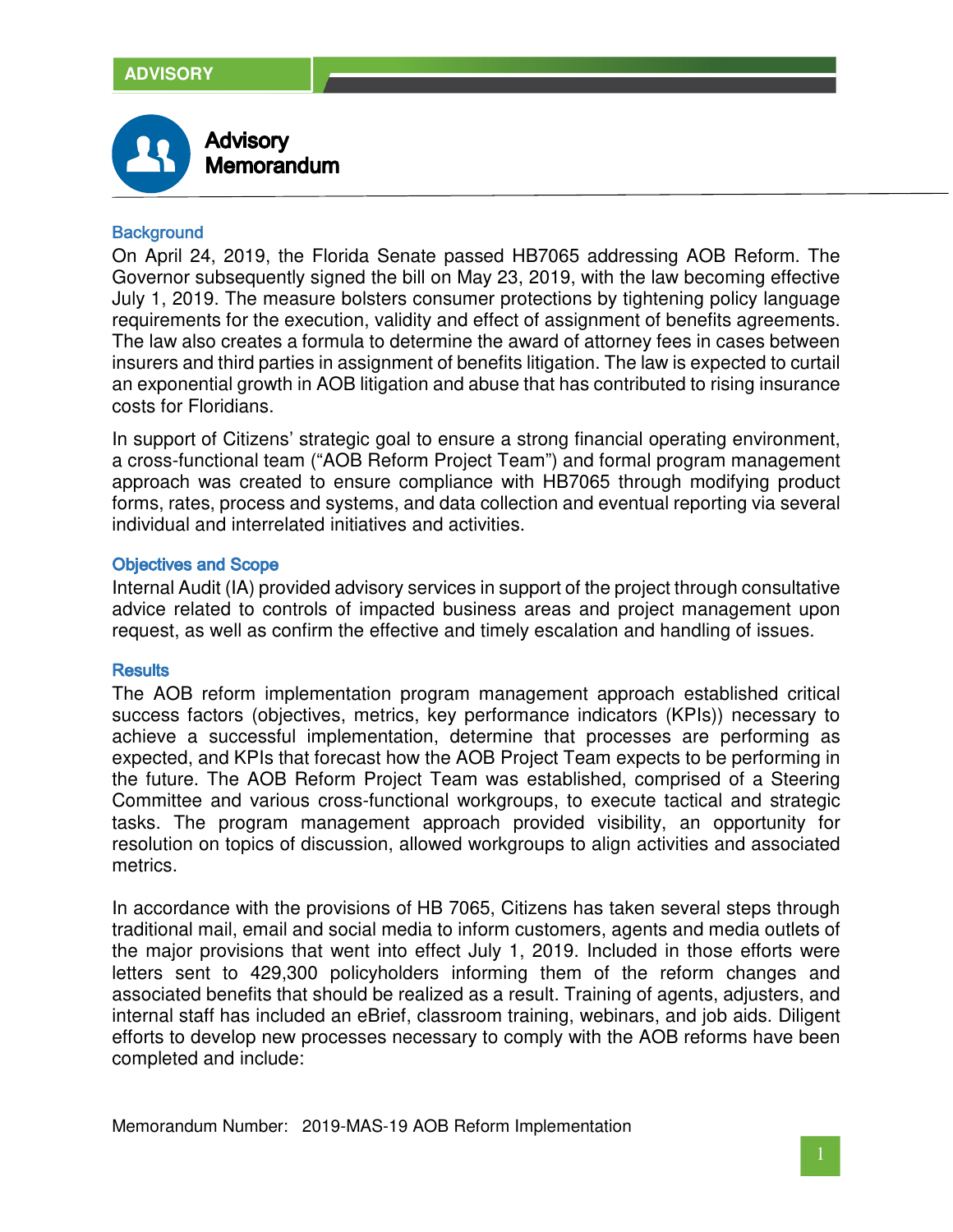

- Establishment of dedicated AOB team and intake process within Claims to increase efficiency in management of AOB adjustor activities
- Revision and subsequent approval of rates to reflect AOB reform's impact to Citizens' policyholders
- Product form language modifications
- Guidewire and related systems enhancements to capture critical data for future compliance reporting
- Introduction of Power BI AOB dashboard reporting for operational and executive monitoring in order to comply with HB 7065

IA observed that risks were escalated as appropriate to workgroup leaders and the Steering Committee, with workgroup and Steering Committee meetings occurring regularly. As part of the program management approach, the project has established a risk management plan, including risk identification, risk analysis, risk response planning, and risk monitoring. The list of risks is reviewed periodically and updated as appropriate during the execution of the project.

Citizens' AOB Reform Project Team is currently focused on additional tasks to remain compliant with HB 7065 as followed:

- Product form language modifications approval from the OIR
- Exploring opportunities for Guidewire and related systems enhancements to further aid AOB processing activities
- Continue to identify internal and external threats to the success of HB 7065 reforms and effectively address in a timely manner
- Increase data collection quality and efficiencies, ensure data continues to be properly collected, and reporting structure is in place for Department of Financial Services (DFS) by January 2022

We would like to thank the project team and management for utilizing IA advisory services.